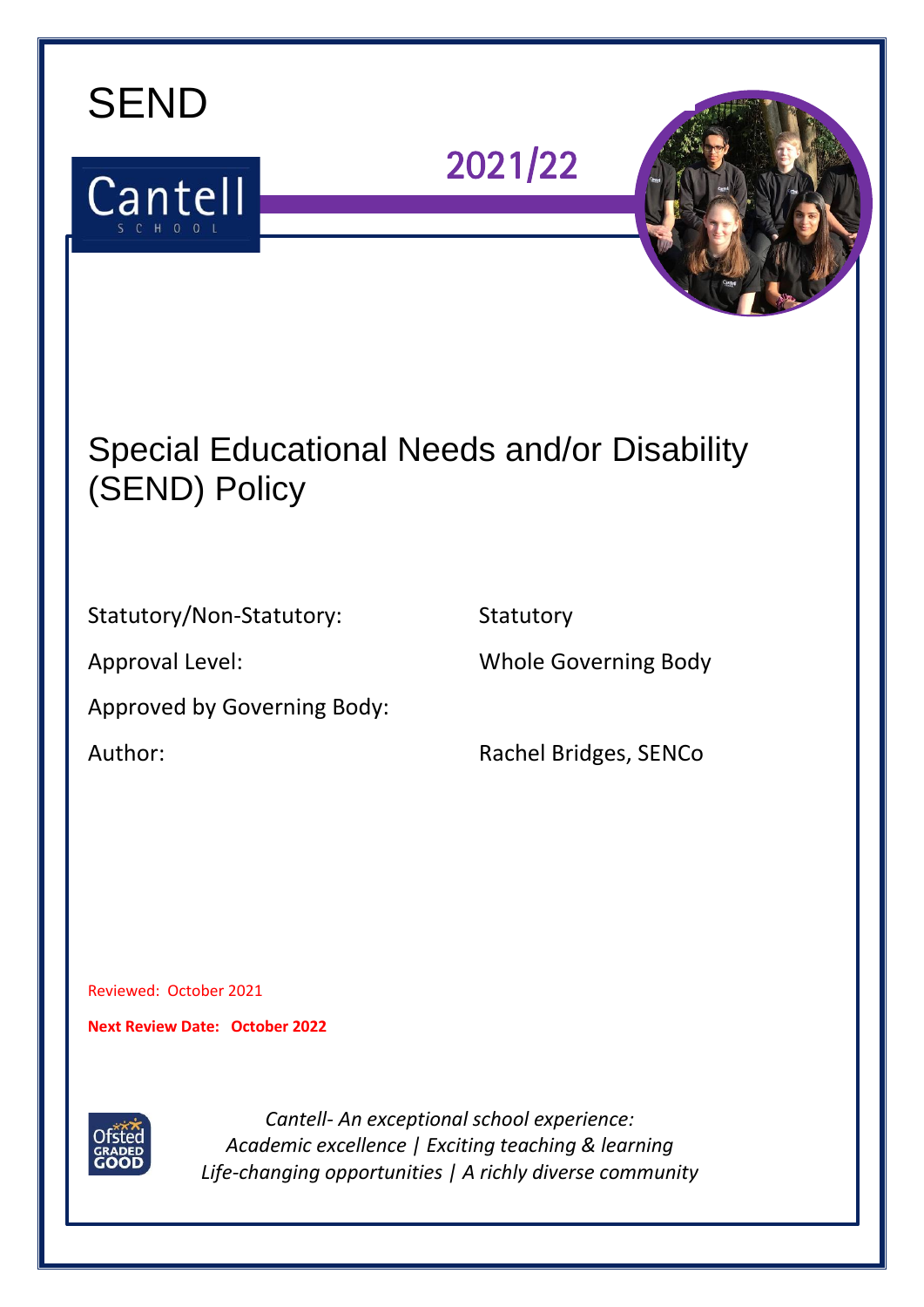#### **Purpose and Background**

This SEND policy details how Cantell School will identify and make necessary provision for any student who has special educational needs and/or disabilities. The school will have due regard to the Special educational needs and disability code of practice: 0-25 years, when carrying out its duties towards all students with SEND.

# **Definition of Special Educational Needs**

The term 'special educational needs/and or disability' is used if children have a learning difficulty which calls for special educational provision to be made for them.

A 'learning difficulty' means one or more of the following:

- a student has a significantly greater difficulty in learning than the majority of children of the same age
- a student has a disability which prevents or hinders them from making use of educational facilities, of a kind generally provided for children of the same age, in schools within the area of the local authority; or
- a student is under compulsory school age and would fall into one of the categories above if special educational provision was not made for them.
- a student has a disability as defined by the Disability Act 1995: 'a physical or mental impairment which has a substantial and long-term adverse effect on their ability to carry out normal day-today activities'.

Students identified with special educational needs may or may not have a disability and disabled students may or may not be identified as having special needs.

Students must not be regarded as having a learning difficulty solely because their home language, or form of language, is different from the language in which they will be taught.

### **Objectives of this Policy**

- to inform the school's admission policy with regard to SEND
- to identify key personnel, their roles and responsibilities
- to explain how students with SEND are identified
- to explain SEND categories of need
- to explain the Code of Practice Need Levels
- to outline the provision for students with SEND
- to outline the complaints procedure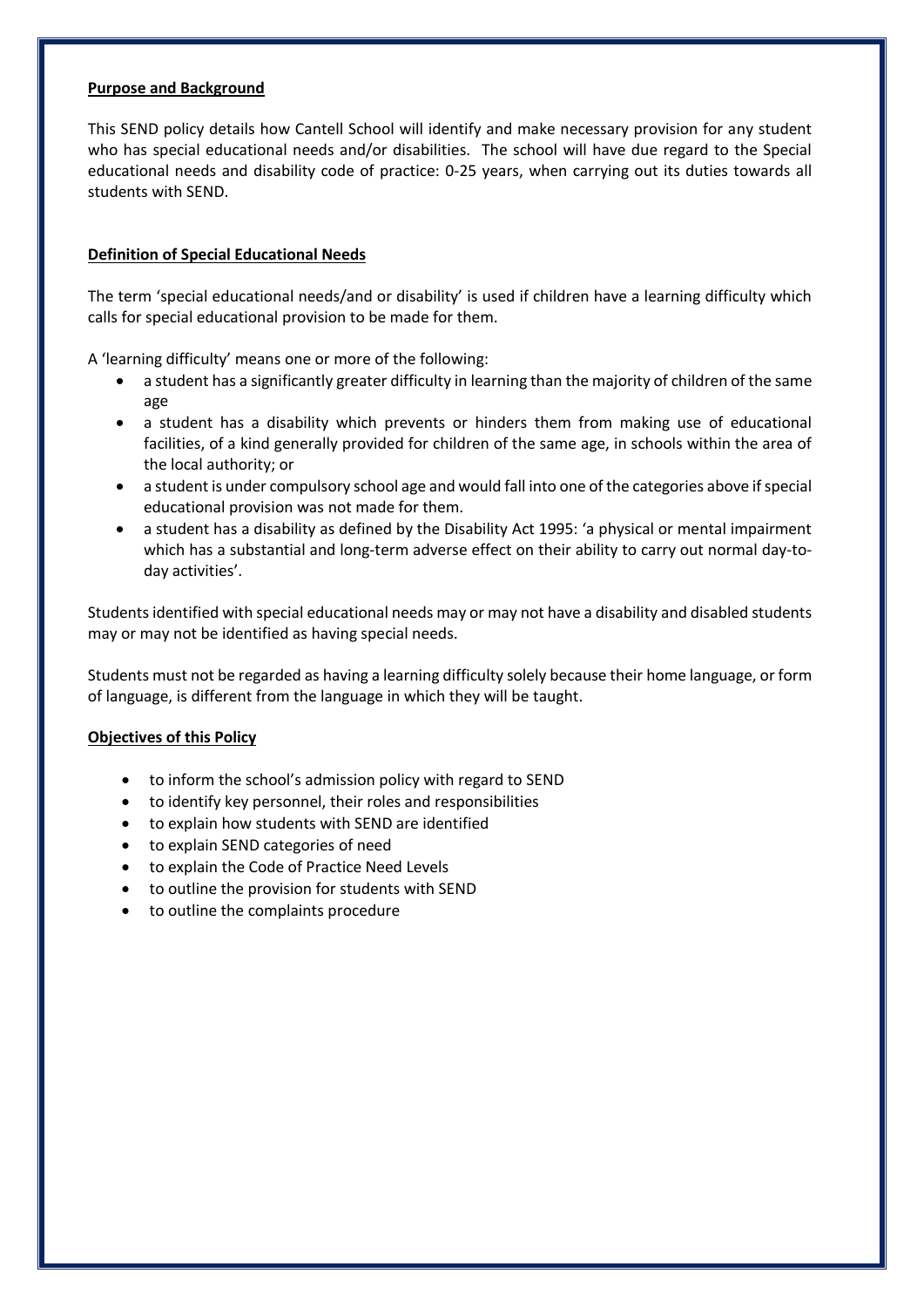#### **Admissions**

Cantell School strives to be a fully inclusive school. We acknowledge the range of issues to be taken into account in the process of development. A wide range of students are admitted annually, including those with SEND, in accordance with the Local Authority (LA) Admissions Policy.

According to the Education Act 1996 (Section 316), if a parent of a child with an Education, Health and Care plan wishes to have their child educated in a mainstream school, the LA must provide a place. This must happen unless this placement is incompatible with the efficient education of other children, and there are no reasonable steps that can be taken to prevent the incompatibility.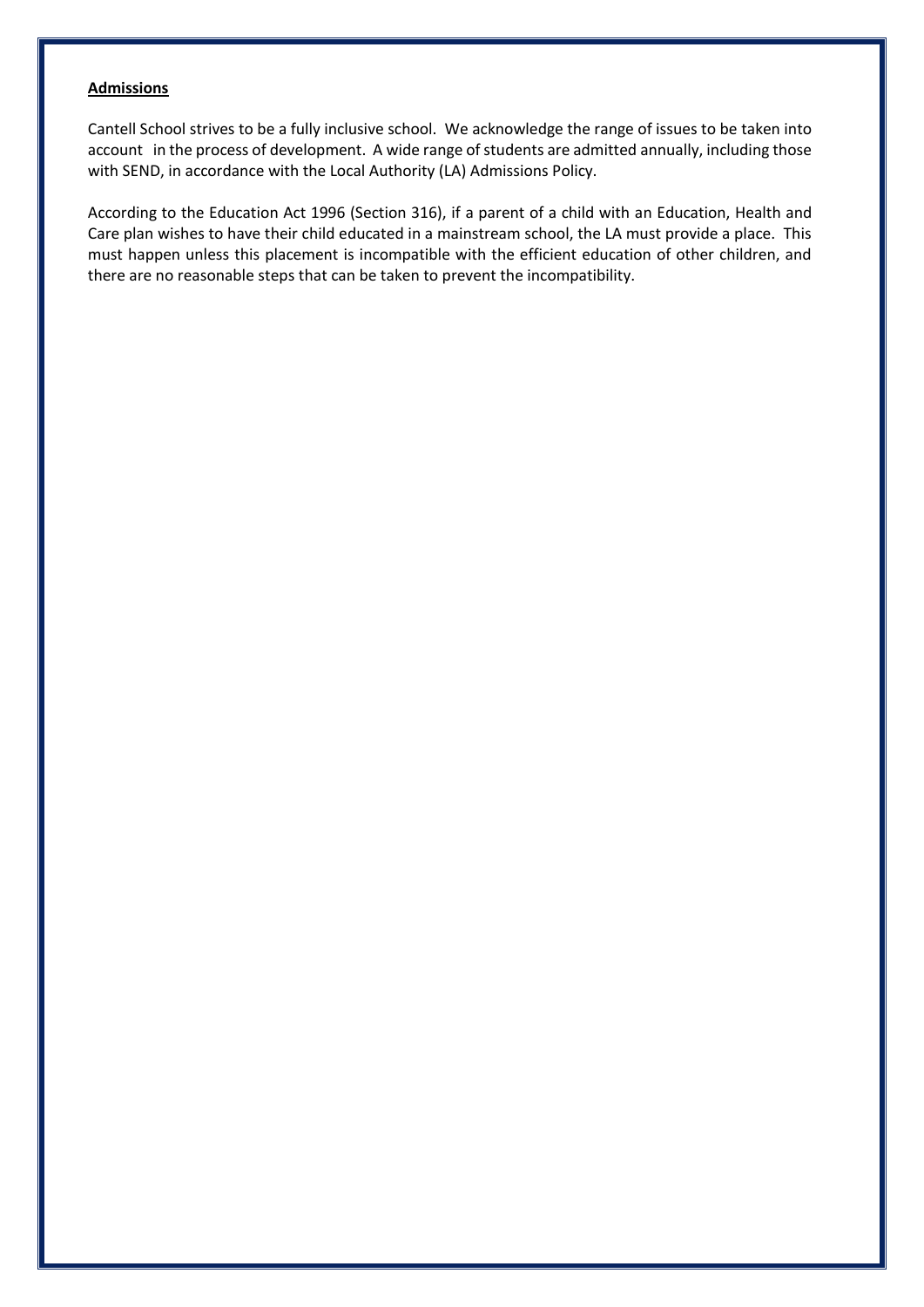### **Key Personnel**

The SEND Coordinator (SENCo), working in collaboration with the Deputy Headteacher and the Governing Body, plays a key role in helping to determine the strategic development of the SEND policy and provision in the school to raise achievement of students with SEND.

The key responsibilities of the SENCo include:

- overseeing the day-to-day operation of the school's SEND policy
- liaising with, and advising staff on SEND matters and contributing to staff training
- leading and managing the SEND team of Learning Support Assistant, alongside the EAL Coordinator coordinating provision for students with SEND
- liaising with parents
- liaising with external agencies
- maintaining accurate records including SEND register and interventions
- leading and managing provision for students with an Education, Health Care Plan

Members of the Pastoral Team, including Year Leaders, Safeguarding Lead, Alternative Provision Lead and Emotional Well-being Lead, will work with the SENCo to implement the school's SEND Policy.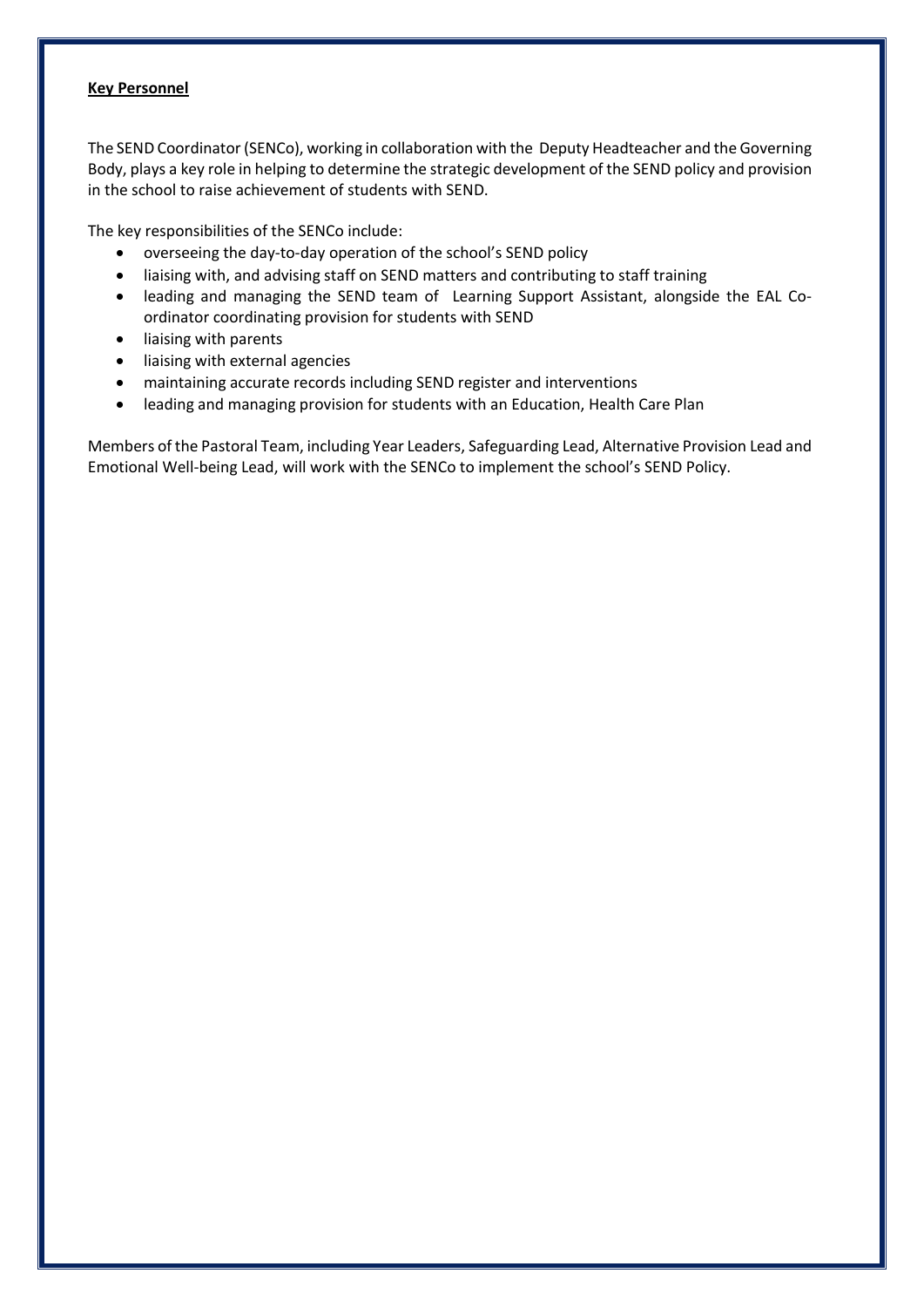# **Identification of need**

To assist in the identification of students who have SEND, the school will:

- liaise with feeder primary schools and make full use of the information passed to them.
- use a range of assessments for all students on entry to school. The results of these assessments can give an early indication of need not previously recognised
- be responsive to expressions of concern from staff, parents and the students themselves, and have clear procedures in place for staff referral (see Appendix 1)

The identification and assessment of special educational needs of young people whose first language is not English requires particular care. The school will look carefully at all aspects of a student's performance, to establish whether the problems they are experiencing are due to their stage of acquisition of English, or from special educational needs, and will arrange appropriate provision.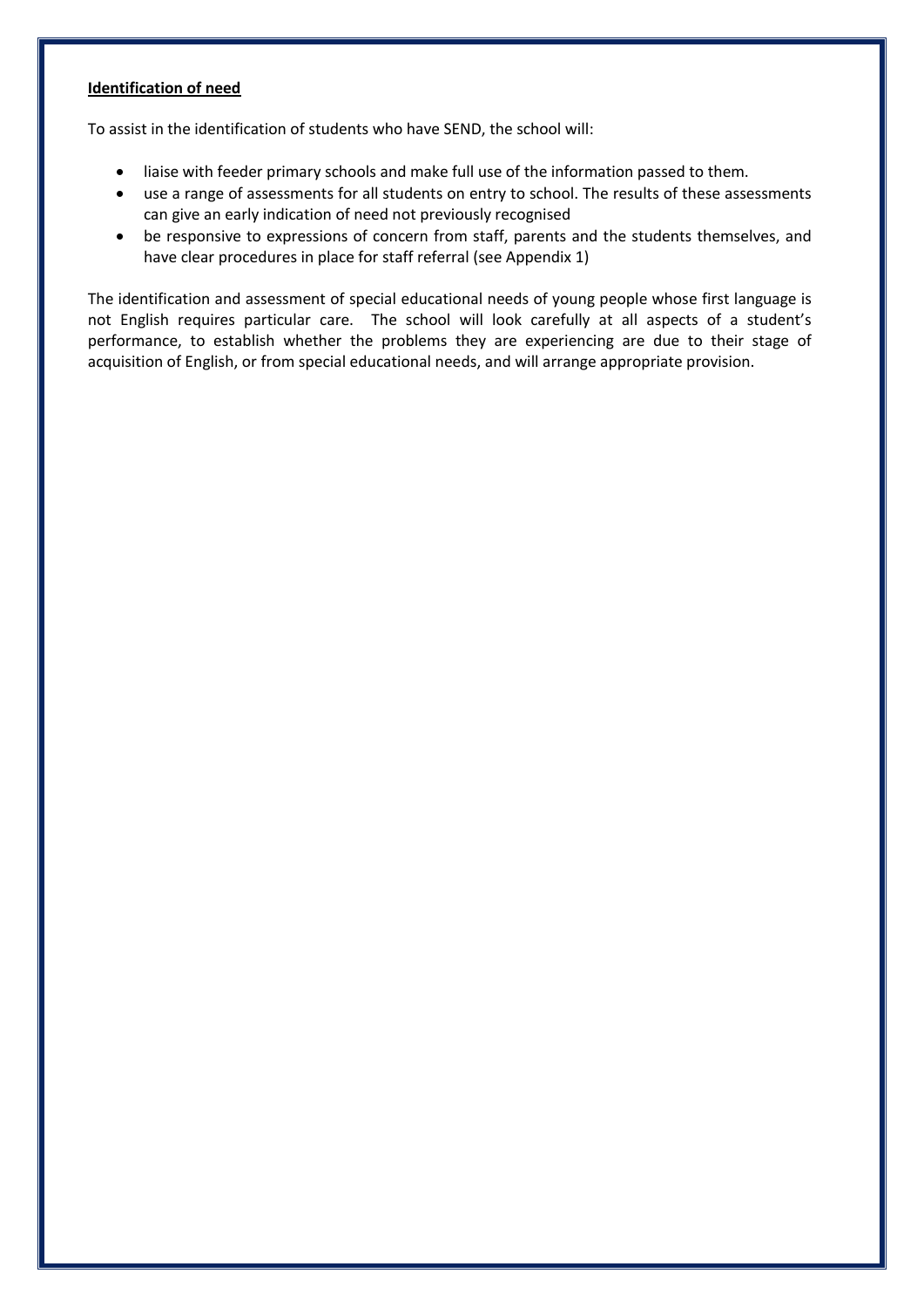#### **Categories of Special Educational Need**

SEND practice does not assume that there are neatly defined categories of special educational need, but recognises that children's needs and requirements fall into the following broad areas.

- Communication and interaction
- Cognition and learning
- Social, emotional and mental health difficulties
- Sensory and/or physical needs

Students' educational need can then be further categorised into specific learning difficulties or needs.

### **Speech, Language and Communication Need (SLCN)**

Speech and Language difficulties usually fall into one of three categories: expressive disorders, where children find it difficult to express their thoughts and feelings through speech and/or writing; auditory processing difficulties, where students find it hard to make sense of what they hear, or process what has been said; receptive disorders, where children have problems understanding certain aspects of speech – for example confusing similar words, or misinterpreting instructions.

### **Autistic Spectrum Disorder (ASD)**

Students who are diagnosed with Autism or Asperger's Syndrome will require specific provision to enable them to achieve at school. They often find social situations difficult and communication can be difficult. Some students with ASD find change difficult and can show challenging behaviour when anxious or when situations change. They can take language very literally and often find it difficult to express their emotions and thoughts.

### **Moderate Learning Difficulties (MLD)**

A student may have difficulty in acquiring new concepts or remembering newly acquired skills. They may be unable to participate in tasks requiring them to use imagination or to follow group instructions. They may have a short concentration span and become easily distracted. They may have difficulty following texts which their peers can read, or in mastering basic number concepts.

### **Specific Learning Difficulties (SpLD)**

A student in this category will have an uneven profile of strengths and weaknesses; this may include a diagnosis of dyslexia, dyspraxia or dyscalculia. There is usually a disparity between their practical and verbal abilities and their ability to acquire some, or all, literacy or numeracy skills, or have difficulty with co-ordination, handwriting or motor skills.

### **Social, Emotional and Mental Health (SEMH)**

This can include students with a wide range of needs, often including those who are diagnosed with ADHD, ODD or other mental health issues; those who are experiencing emotional issues outside of school, or who, for a range of reasons, are disengaged from education. These students may show challenging behaviour in school, have frequent or prolonged absences, or become withdrawn. They are often at risk of underachieving academically, unless suitable provision is identified and implemented.

### **Physical Impairment (PD)**

This term covers a very wide range of physical and medical conditions including mobility difficulties. Any students with a physical impairment (this includes physical, mobility and medical conditions) will be monitored by the SENCo and appropriate measures will be put in place to ensure their needs are met. This information will be shared with all staff involved. The provision will be included in a support plan, shared with students and parents and will be reviewed regularly.

### **Hearing Impairment (HI)**

Hearing impairment may be recognised in students who are slow to react, and who watch carefully to see what others are doing. They may watch faces intently and become overanxious about understanding the task. They may keep asking to repeat what was said and may either shout or whisper when talking.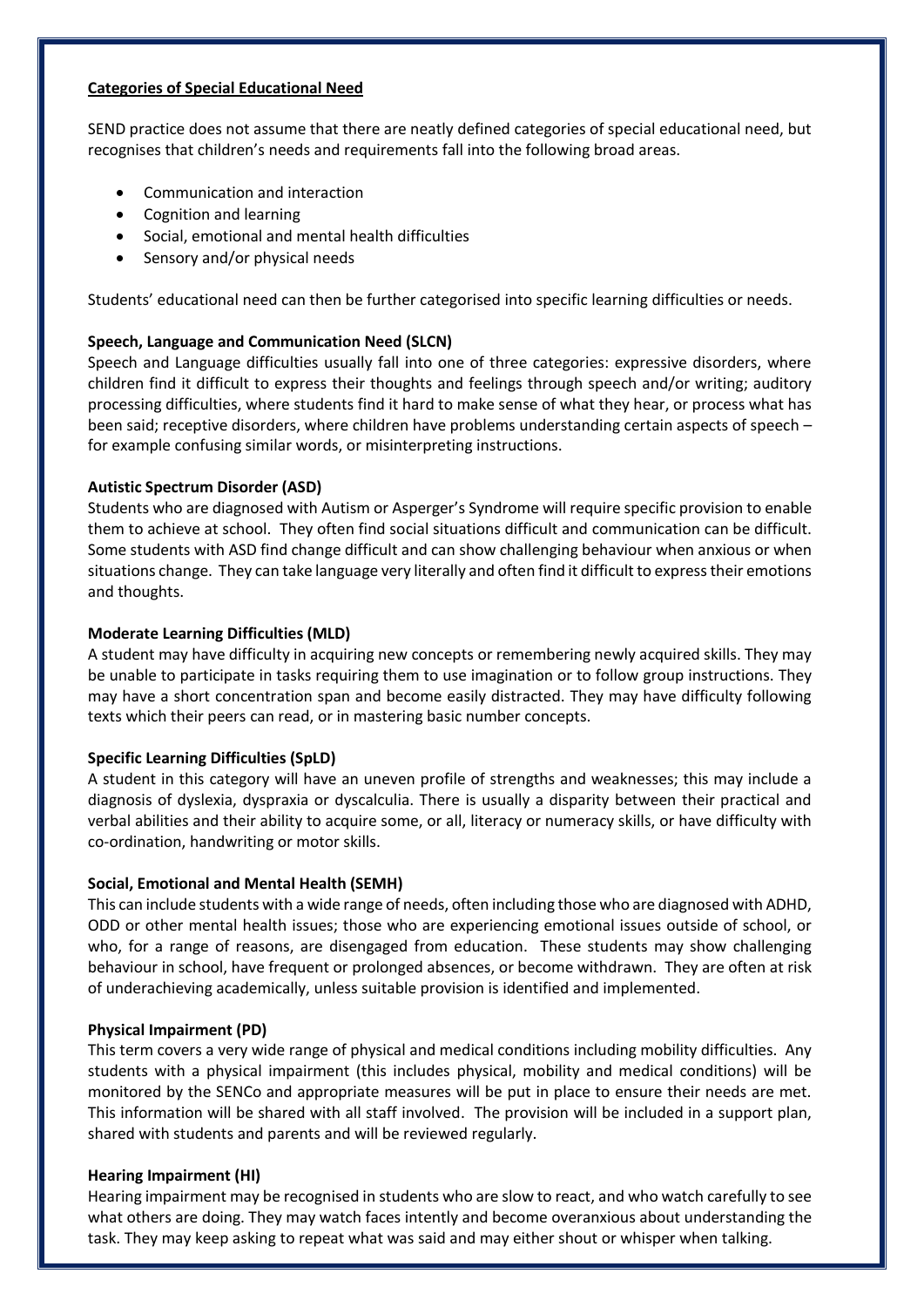#### **Visual Impairment (VI)**

Visual impairment is a partial or total lack of vision in one or both eyes. Colour blindness is not deemed a visual impairment – although it is useful for the teacher to know if this problem exists. A student with vision problems may have watery, itchy and/or red eyes and keep blinking rapidly. They may squint or peer at their work or appear clumsy, bumping into things or missing a catch. They may write in large letters, not on the line, or complain of not being able to see the board. They may not like strong light or glare.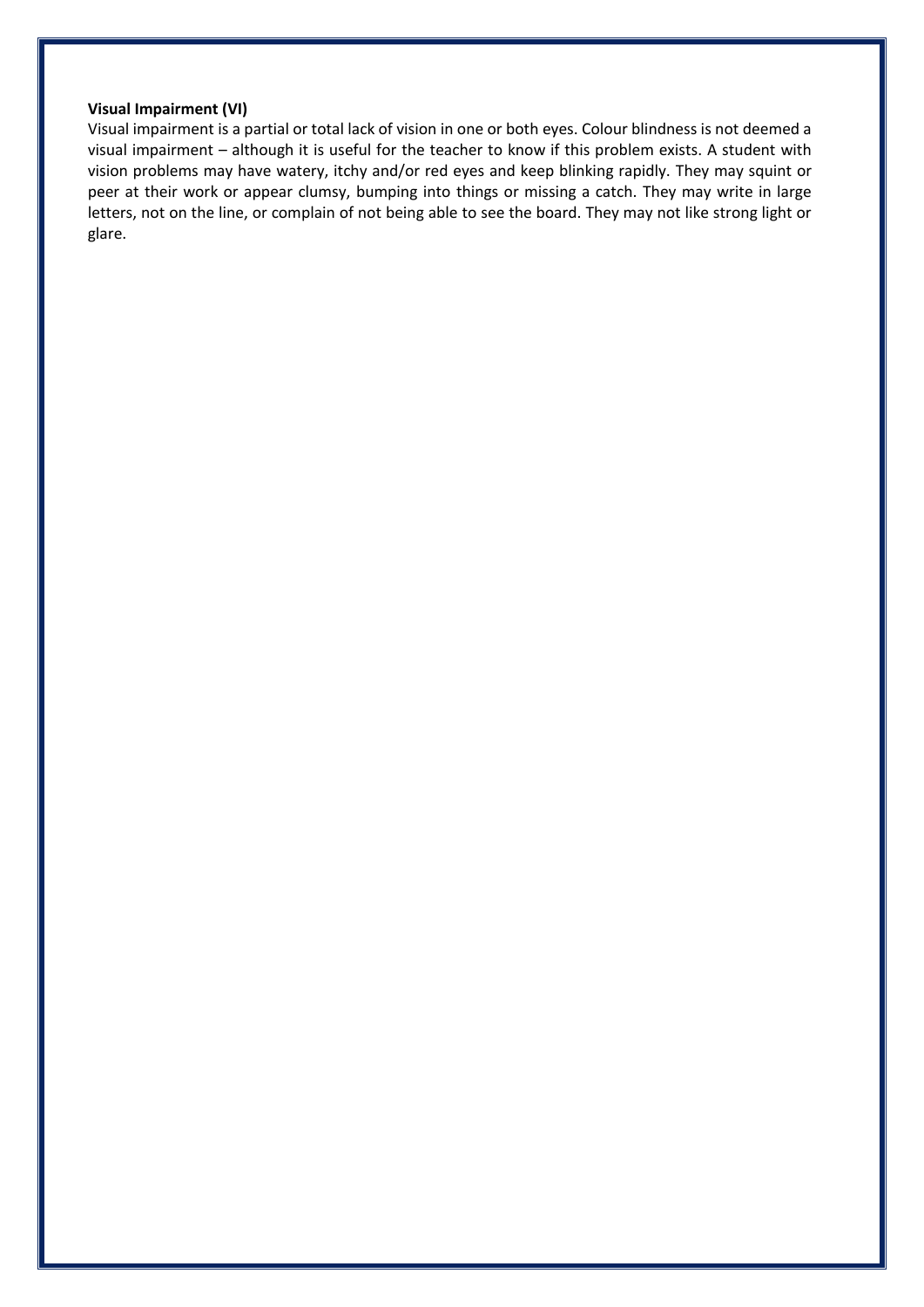#### **Graduated Approach**

When a young person is identified as having SEND, the school will follow the graduated approach, implementing the Assess, Plan, Do, Review cycle to provide support and intervention as required.

#### **SEND Support (K)**

Students who are recognised as having a learning need or disability are monitored by the SEND team, alongside the teaching staff. Quality first teaching is essential in supporting these students to achieve; therefore each student has a support plan. Additionally, these students may receive intervention from the SEND team or wider Pastoral team. Students may also be referred to appropriate agencies for further support. The external specialist may act in an advisory capacity, provide specialist assessment or be involved in teaching the student directly.

#### **Education, Health and Care Plan (EHCP)**

For a few students, the help given by the school may not be sufficient to enable the student to make adequate progress. It will then be necessary for the school, in consultation with the parents and any external agencies, to consider whether to apply for an Integrated Assessment for an Education, Health and Care Plan. If an application is agreed, then various agencies collaborate to assess the student's needs and agree specific targets and provision. An EHCP is a legally binding document that can only be altered if approved by the LA after a formal review. If an EHCP is issued, it will identify the provision the school needs to make to meet the student's needs. A student has set targets to achieve which must be reviewed annually (or more often as needed). Provision and targets are reviewed and altered as required to enable the student to achieve. The school will work closely with other agencies to review the EHCP.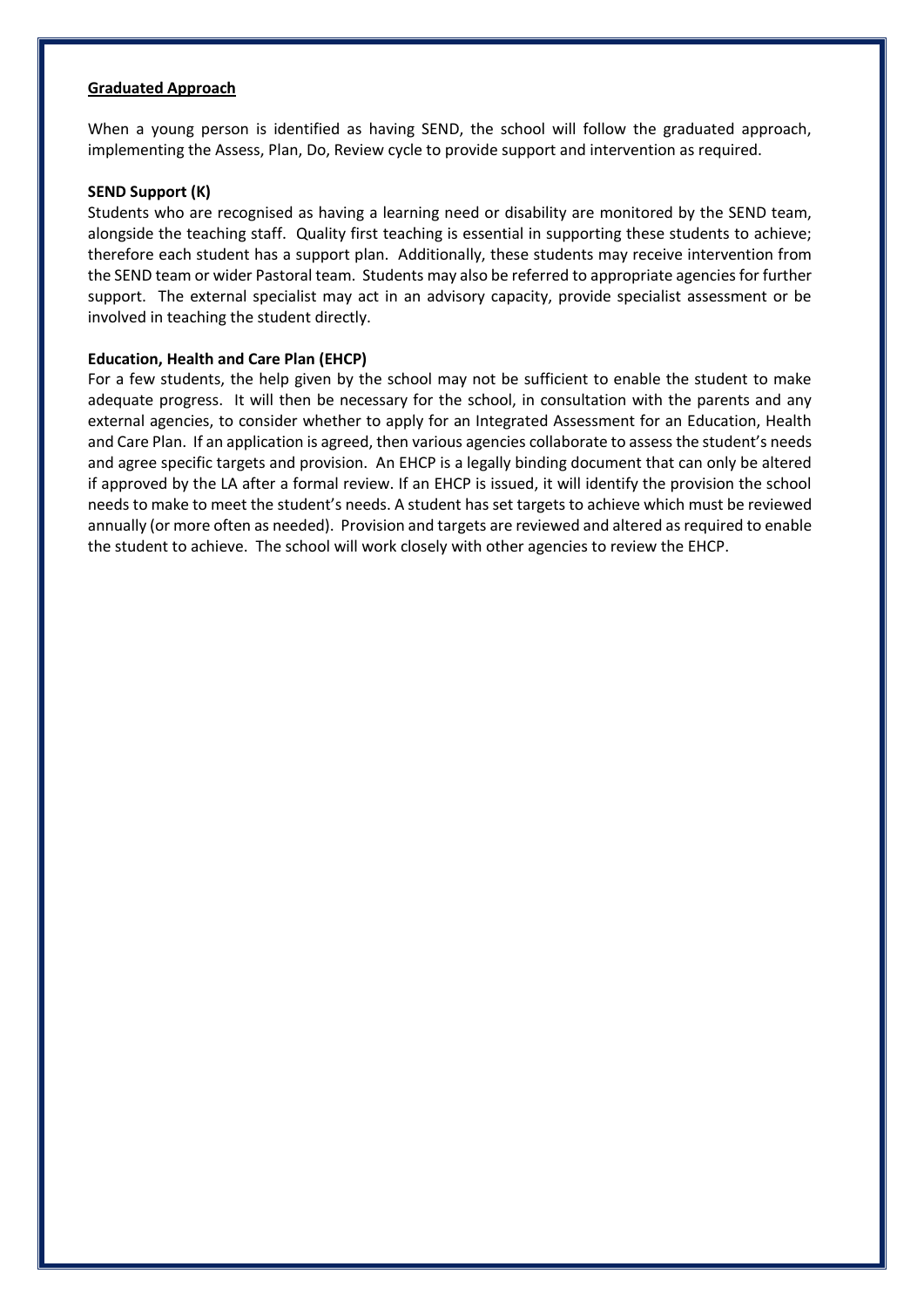#### **Provision for Students with SEND**

Provision for students with SEND is a matter for the school as a whole. In addition to the responsibilities of key personnel and the wider SEND team, all teachers are teachers of students with SEND.

Central to this is the work of the class teacher. The majority of students will learn and progress within the provision of quality first teaching<sup>1</sup>. However, for some students there may be a need to provide an increased level of provision that supports and enhances their learning.

The school uses a graduated approach to meeting the needs of students with SEND. Appropriate provision is extensive and mapped according to need. The provision is reviewed periodically and is subject to available funding. Some examples of SEND provision are:

- an individual support plan providing useful strategies to support the student in class
- full-time education in class, with additional help and support by class teachers through a differentiated curriculum
- periods of withdrawal to work with a support teacher or learning support assistant
- in-class support from a learning support assistant
- in-class support from a qualified teacher

**.** 

- access to specialist provision or resources e.g. the Support Hub, Cantell Alternative Pathways
- targeted interventions to focus on a student's needs e.g. maths, literacy
- targeted interventions to focus on emotional or social needs
- making reasonable adjustments to a student's timetable or curriculum to enable access and participation without compromising the student's entitlement
- Access arrangements to support with examinations
- support from external agencies e.g. educational psychologists, speech and language, CAMHS

The link governor for special educational needs meets regularly with the SENCo to monitor the quality of provision for students with learning difficulties and/or disabilities.

 $<sup>1</sup>$  School expectation of lessons that are Good or better and include a wide range of teaching strategies to</sup> differentiate for, and support students' needs.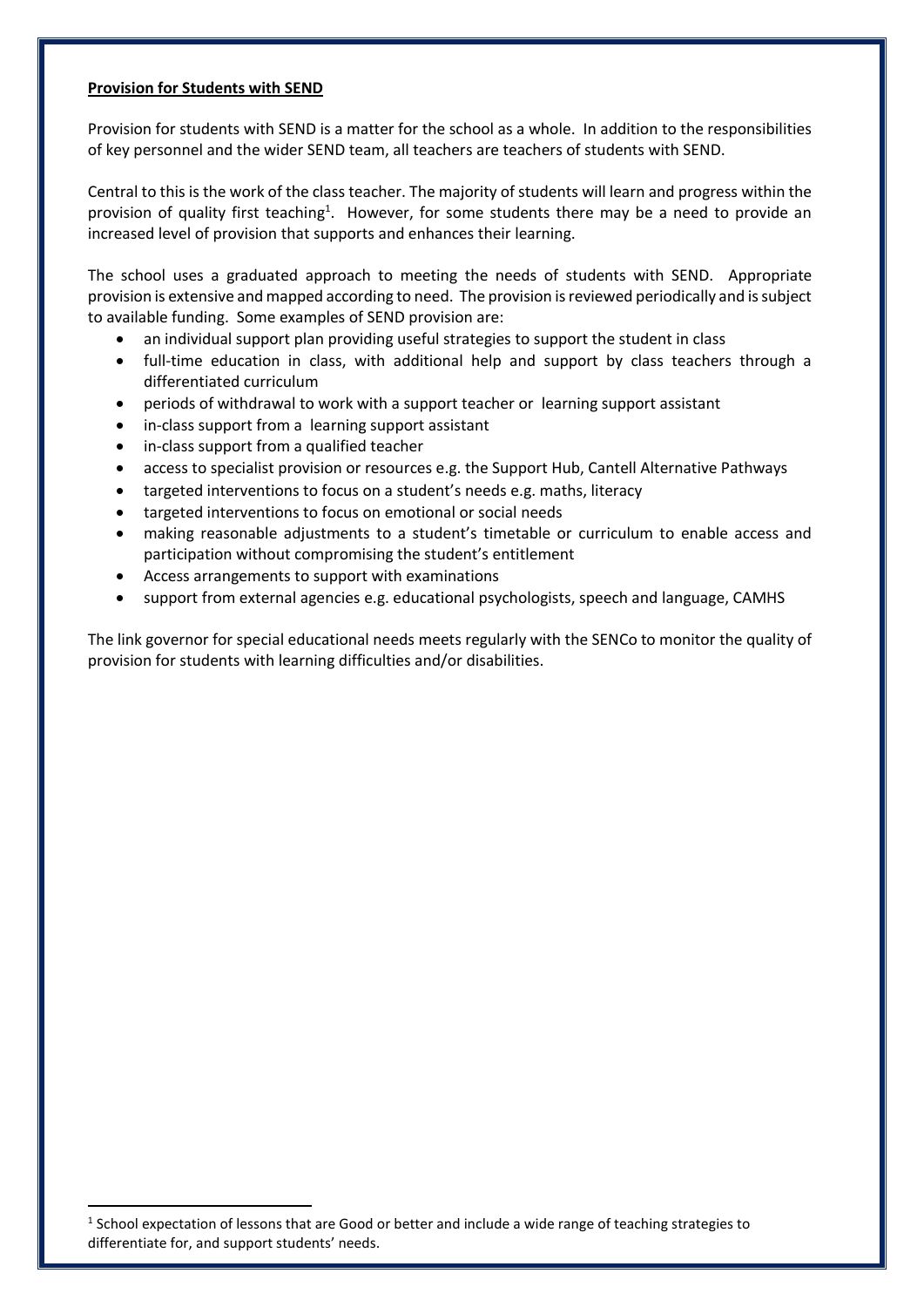#### **Monitoring the progress of students with SEND**

Teachers may conclude that the strategies they are currently using with a student are not having the desired impact on the student's learning. In these circumstances, they will consult with a member of the SEND team to review the strategies being used and the way in which these might be developed. Progress is a crucial factor in determining the need for additional support.

The school will record the steps taken to meet a student's individual needs. This is in the form of a provision map. A record of this is to be held on SIMs, the school electronic information management system. The SEND team is responsible for the secure storage and maintenance of students' SEND records.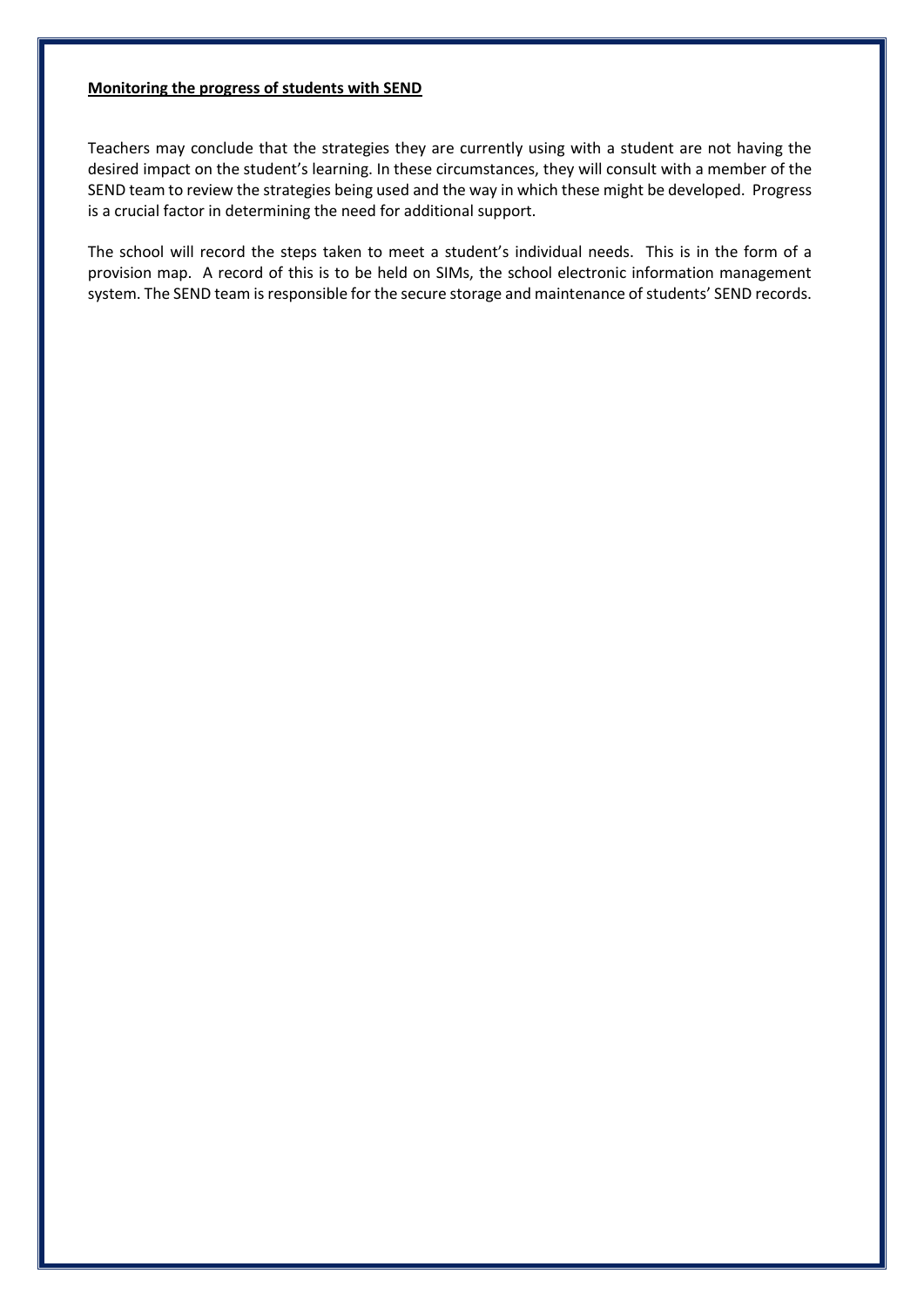## **Treatment of complaints concerning students with SEND**

If a parent/carer or other person has a concern or complaint we would like to be informed about it as soon as possible, in order that it can be investigated properly. We welcome suggestions for improving the provision we offer. Any complaints, in the first instance, will be dealt with by the SENCo. Should this discussion fail to resolve the situation, further action should be taken in line with the school's Complaints Policy.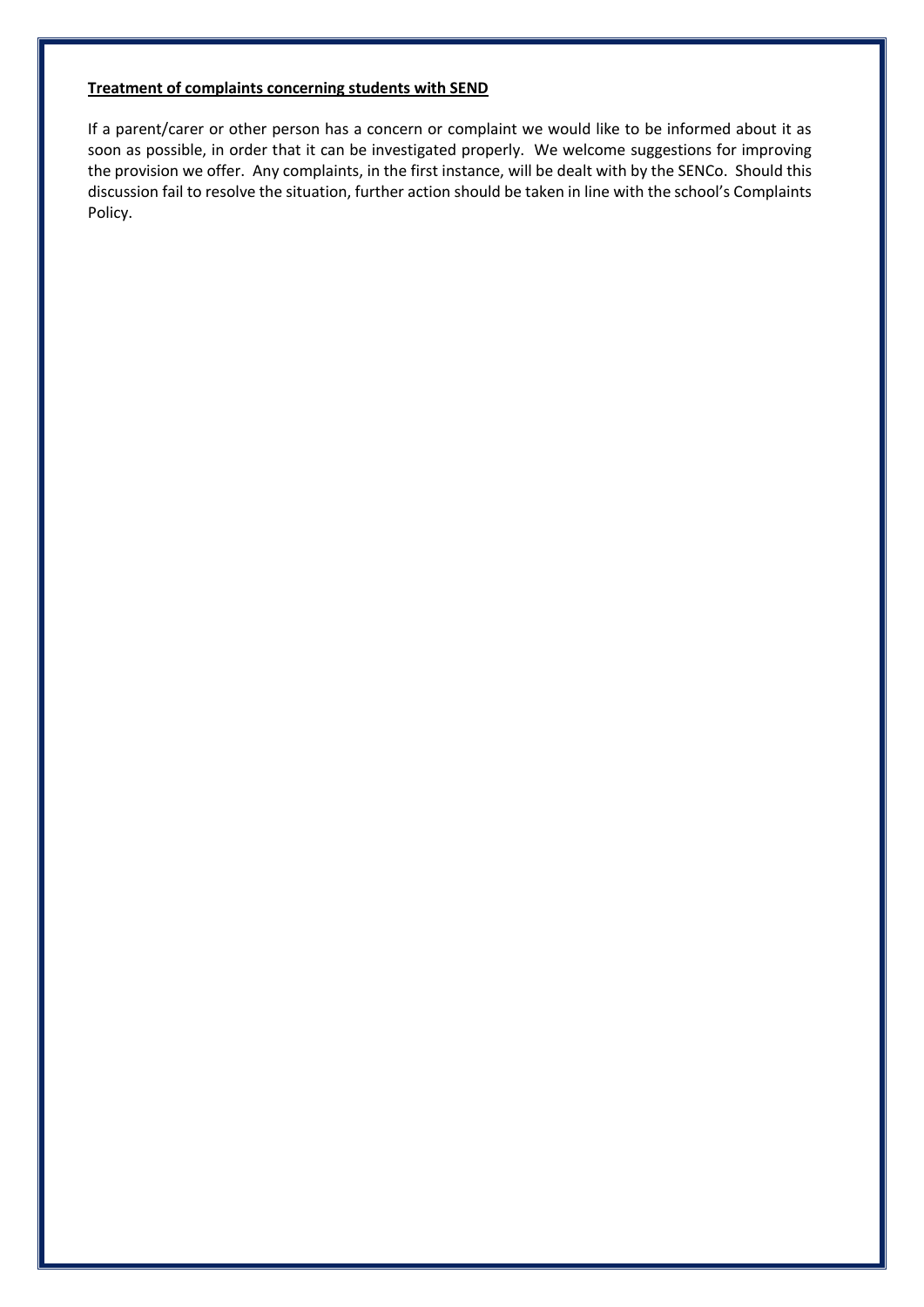# **SEN Learning Referral Process Appendix 1**

### **Subject intervention**

Where a teacher recognises that a student is underachieving, subject interventions need to be put in place to support the student. Teachers need to refer to a student's LASS test and Reading and Spelling ages (found in the AEN Support Information folder).

# **Referral form**

If a teacher still has concerns, they must complete a referral form and pass it to the SENCo. Information needed includes:

- Learning concerns
- Current data
- Previous interventions
- Parental involvement
- Student discussion

### **Assessment of need**

After receiving a referral, the SENCo will:

- Collate feedback from teachers, tutors and the Pastoral team
- Consider current Curriculum data and SEN data
- Investigate interventions from previous schools or wider AEN team
- Interview the student
- Discuss concerns with parents